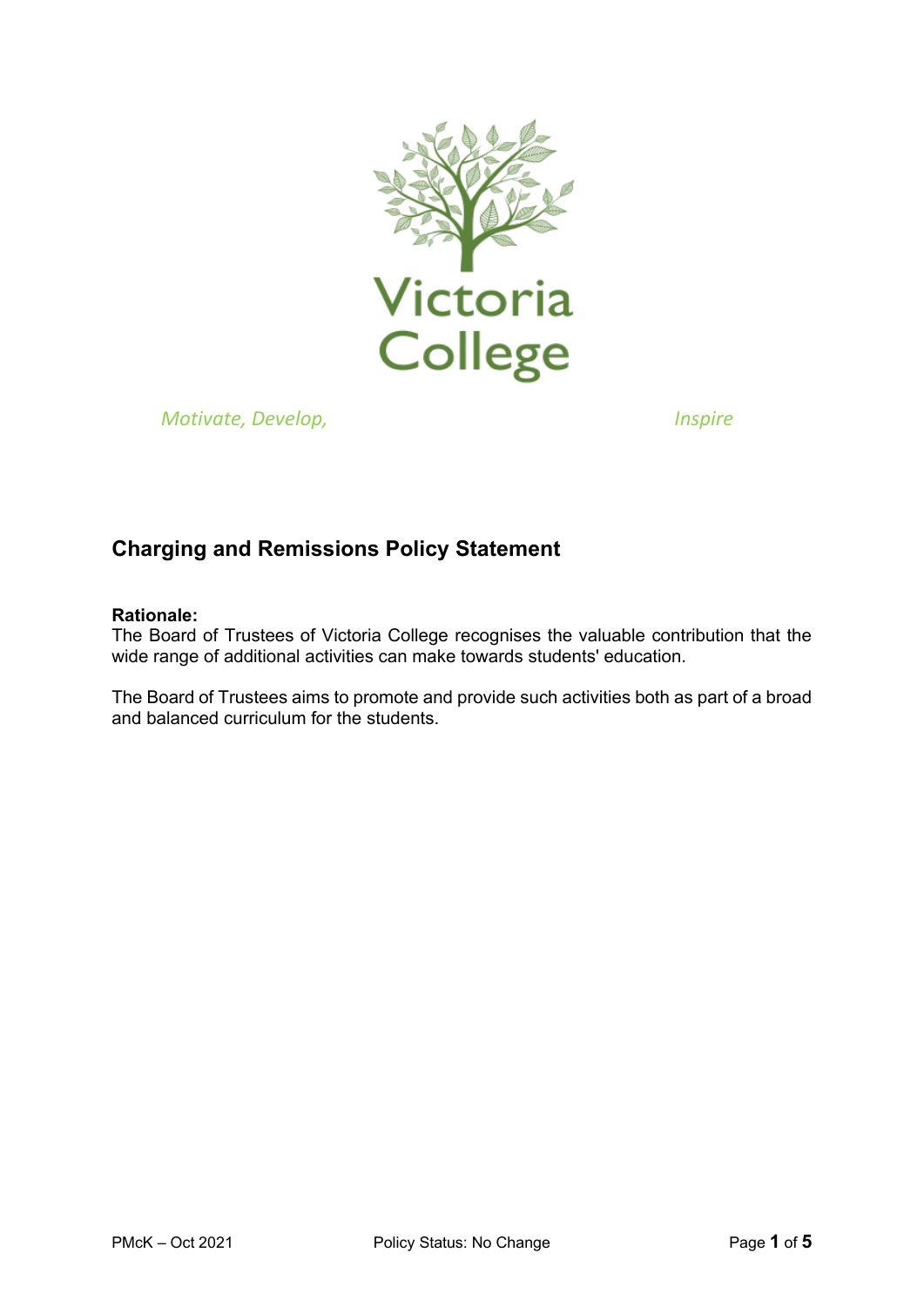# **Contents**

| 1. Aims                                | $\overline{2}$ |
|----------------------------------------|----------------|
| 2. Definitions                         | $\overline{2}$ |
| 3. Roles and responsibilities          | $\overline{2}$ |
| 4. Where charges cannot be made        | $\mathfrak{S}$ |
| 5. Where charges can be made           | $\mathfrak{S}$ |
| 6. Voluntary contributions             | 4              |
| 7. Activities this college charges for | 4              |
| 8. Monitoring arrangements             | 5              |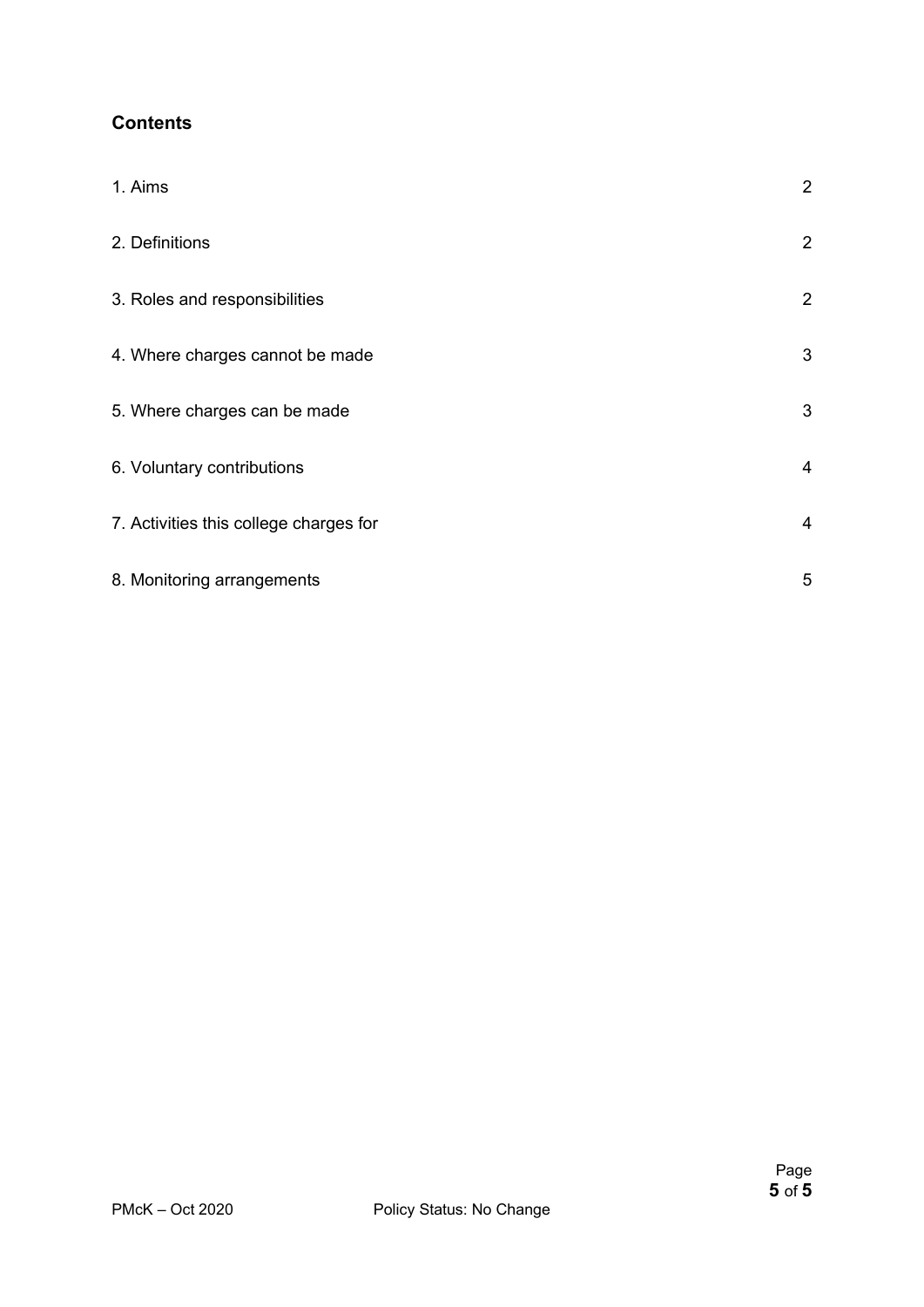# **1. Aims**

Our college aims to:

- Have robust, clear processes in place for charging and remissions
- Clearly set out the types of activity that can be charged for and when charges will be made

## **2. Definitions**

- Charge: a fee payable for specifically defined activities
- Remission: the cancellation of a charge which would normally be payable

## **3. Roles and responsibilities**

#### **3.1 The Board**

The Board has overall responsibility for approving the charging and remissions policy, but can delegate this to a committee, an individual trustee or the Executive Head Teacher.

The Board also has overall responsibility for monitoring the implementation of this policy.

In our College, responsibility for approving the charging and remissions policy has been delegated to the Board.

In our College, monitoring the implementation of this policy has been delegated to the Board.

#### **3.2 The Head of College**

The Head of College is responsible for ensuring staff are familiar with the charging and remissions policy, and that it is being applied consistently.

#### **3.3 Staff**

Our staff are responsible for:

- Implementing the charging and remissions policy consistently
- Notifying the Head of College of any specific circumstances which they are unsure about or where they are not certain if the policy applies

The senior leadership team will provide staff with appropriate training in relation to this policy and its implementation.

#### **3.4 Parents**

Parents are expected to notify staff or the Head of College of any concerns or queries regarding the charging and remissions policy.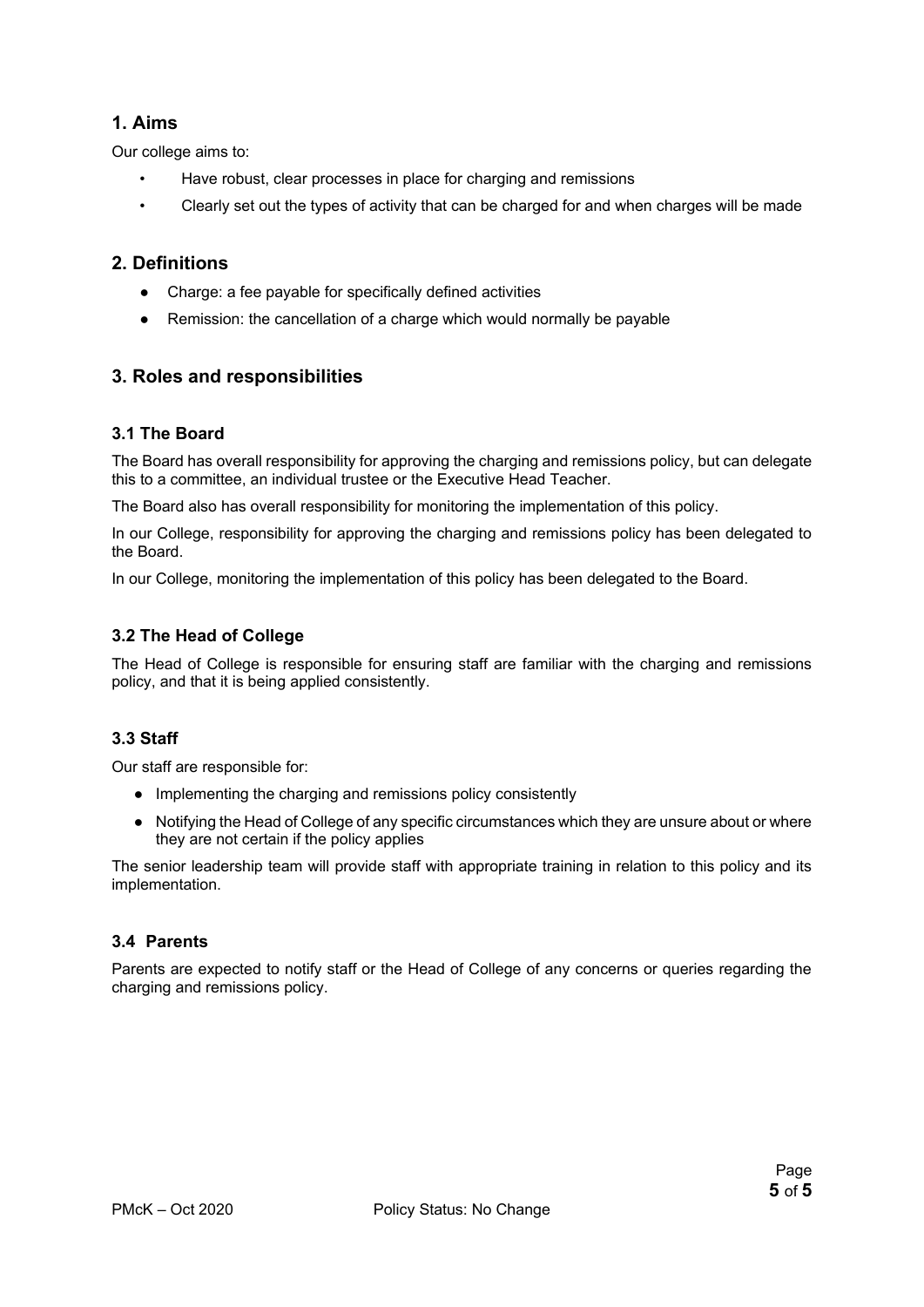## **4. Where charges cannot be made**

Below we set out **what the college cannot charge for**:

#### **4.1 Education**

- Admission applications
- Education provided during College hours (including the supply of any materials, books, instruments or other equipment)

#### **5. Where charges can be made**

Below we set out **what the college can charge for**.

#### **5.1 Education**

- Any resources where the student's parent wishes him or her to own them
- Optional extras (see below)

#### **5.2 Transport**

- Charges are made for transport to and from College for students that take up this option.
- Charge for transport for Community Visits over the year.

#### **5.3 Optional extras**

We are able to charge for activities known as 'optional extras'. In these cases, the college can charge for providing materials, books, instruments or equipment. The following are optional extras:

- Education provided outside of college time that is not part of:
	- o The curriculum

When calculating the cost of optional extras, an amount may be included in relation to:

- Any materials, books, instruments or equipment provided in connection with the optional extra
- The cost of buildings and accommodation
- Non-teaching staff
- Teaching staff engaged under contracts for services purely to provide an optional extra (including supply teachers engaged specifically to provide the optional extra)

Any charge made in respect of individual students will not be greater than the actual cost of providing the optional extra activity, divided equally by the number of students participating.

Any charge will not include an element of subsidy for any other students who wish to take part in the activity but whose parents are unwilling or unable to pay the full charge.

Parental agreement is necessary for the provision of an optional extra which is to be charged for.